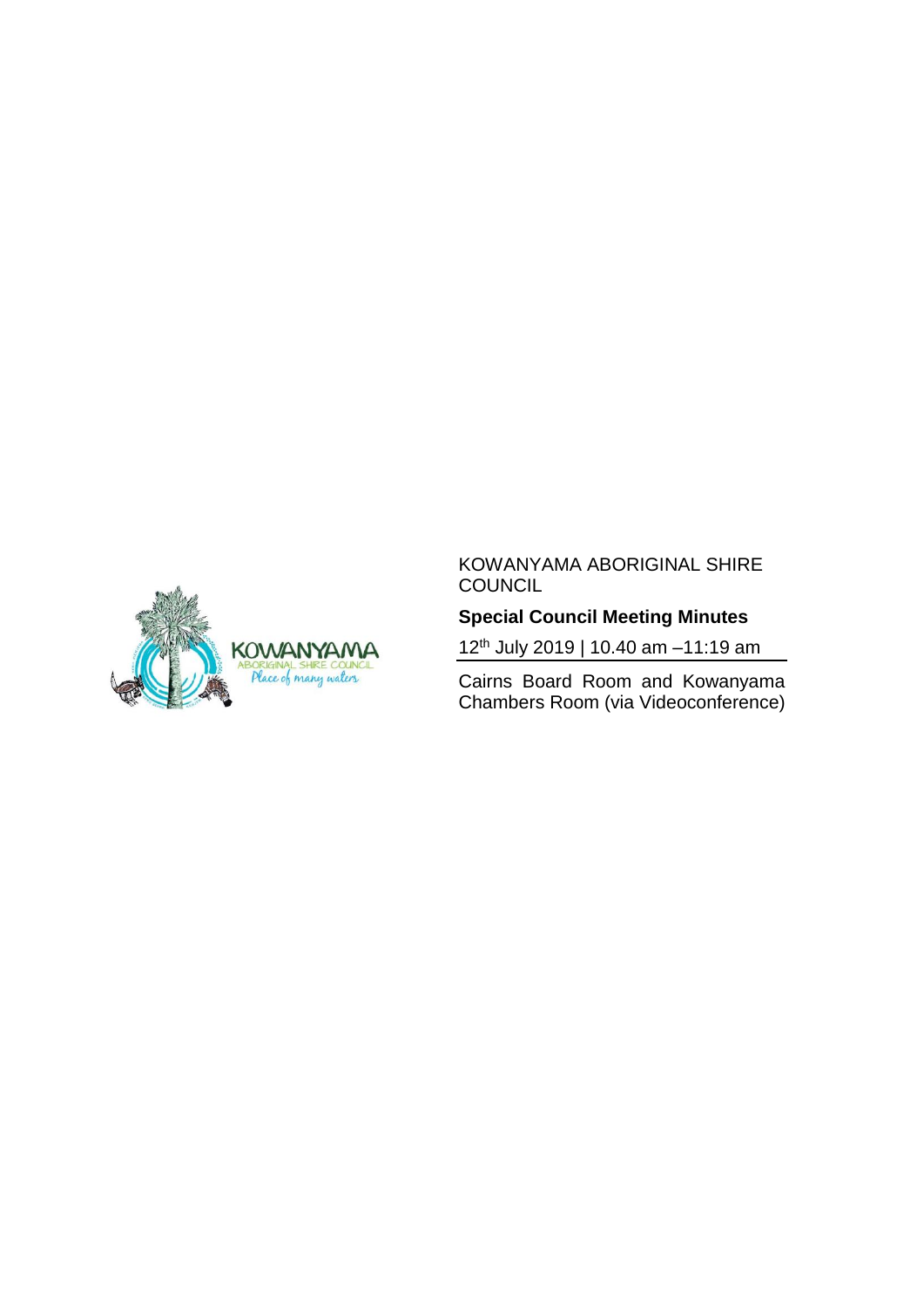#### **Present:**

**Councillors** Mayor Michael Yam (Chair) Cr Aaron Teddy Cr John Fry Cr Wendy Wust via Teleconference

#### **Executive**

Gary Uhlmann, Chief Executive Officer Katherine Wiggins, Executive Manager Governance and Operations (EMGO) Andrew Hay, Executive Manager Finance (EMF)

### **Apologies**

Cr Territa Dick Christine Delaney, Executive Manager Human Resources (EMHR) Michelle Vick, Executive Manager Community Services (EMCS) Tom Corrie, Executive Manager Infrastructure, Works and Projects (EMIWP)

### **1) Welcome & Apologies**

The Mayor welcomed Councillors to the meeting.

| <b>RESOLUTION - That Council accept the</b><br>apology from Cr Dick for absence at this<br>meeting. | <b>Moved Cr Fry</b><br><b>Seconded Cr Teddy</b><br><b>All in Favour:</b><br><b>MOTION CARRIED</b> |
|-----------------------------------------------------------------------------------------------------|---------------------------------------------------------------------------------------------------|
|-----------------------------------------------------------------------------------------------------|---------------------------------------------------------------------------------------------------|